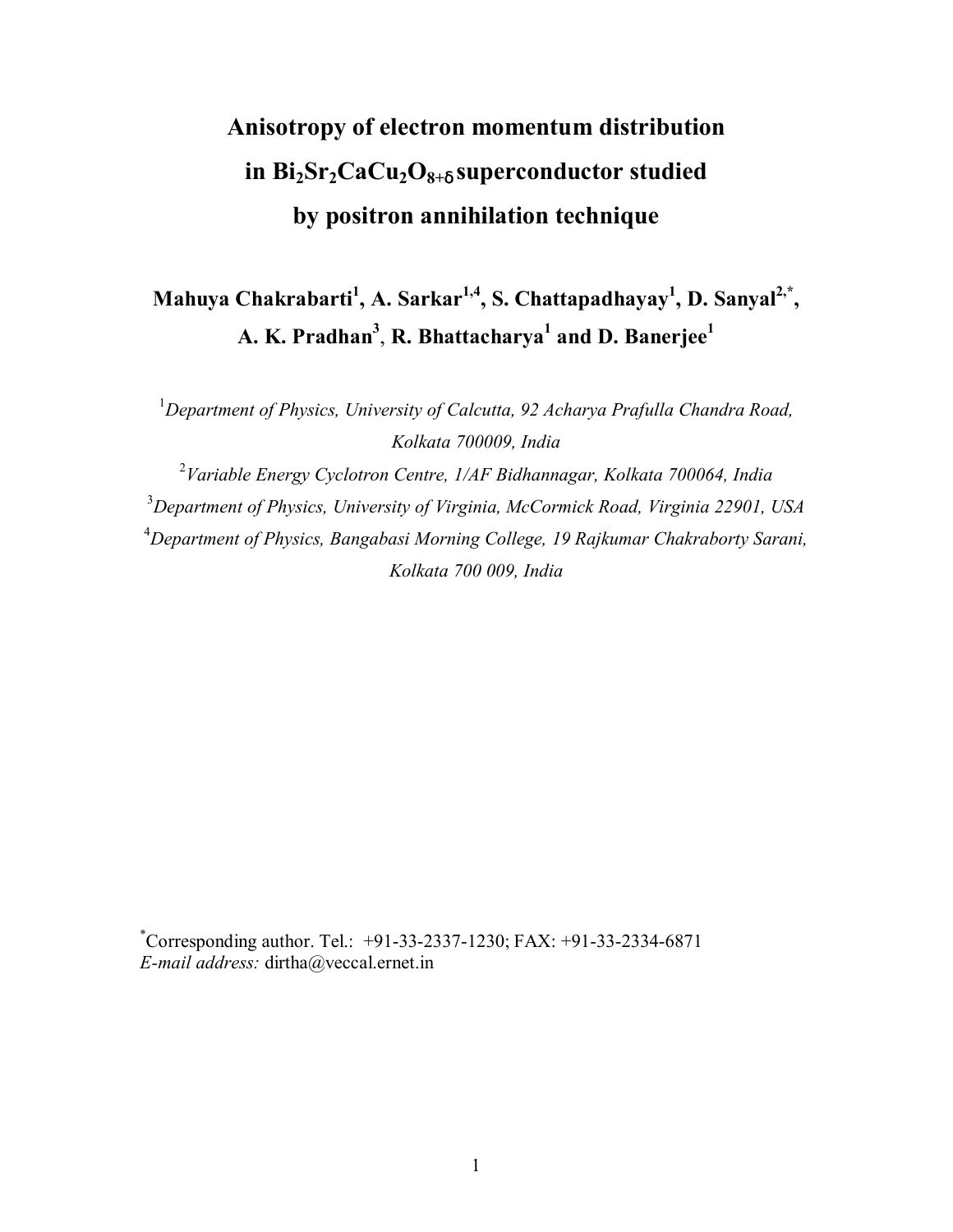#### **Abstract**

 The temperature dependent (30 K to 300 K) Doppler broadening of the positron annihilated γ-radiation (DBPAR) measurement has been carried out on single crystalline  $Bi_2Sr_2CaCu_2O_{8+δ}$  (Bi-2212) high  $T_c$  superconducting sample along two different crystallographic orientations. It has been observed that throughout the temperature range the electron momentum distribution has a relatively large value along the crystallographic c-axis than a-b plane. The temperature dependent DBPARL analysis shows a step like increase of *S*-parameter at the temperature region 92 K to116 K.

*PACS:* 74.72.Hs; 78.70.Bj

*Keywords:* A. Bi-based cuprate superconductors; E. Positron annihilation technique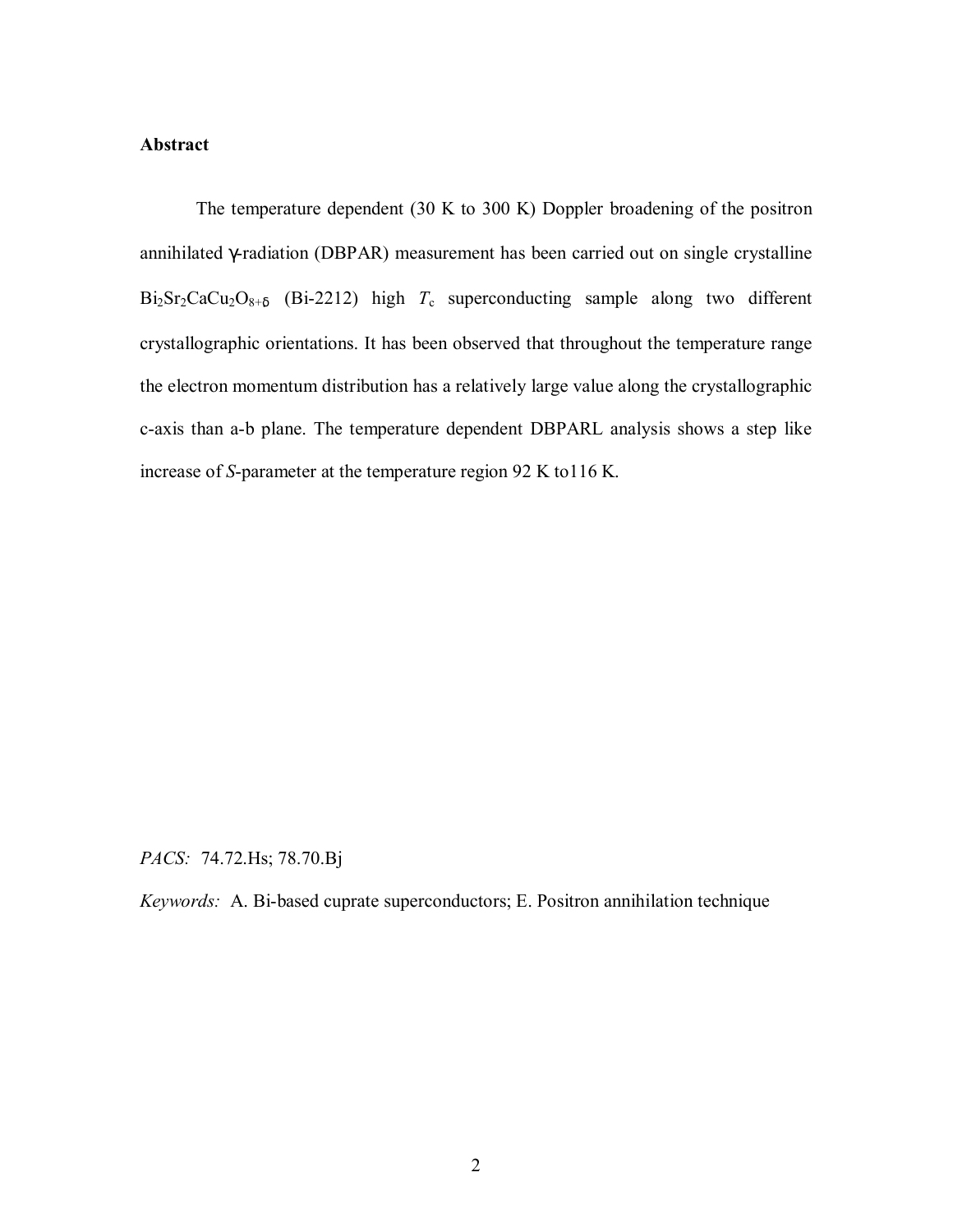#### **1. Introduction**

Positron annihilation technique is a well known nuclear solid-state technique [1] to study the electronic structure, defect properties, electron density distribution and the electron momentum distribution (EMD) in a material. Doppler broadened positron annihilation γ-radiation lineshape (DBPARL) parameters (*S* and *W*-parameters) are very useful to understand the momentum distribution of electrons in a material. Employing positron annihilation technique on the conventional superconductors like A-15 compounds no measurable changes of the positron annihilation parameters across the superconducting transition have been observed. After the discovery of the high temperature superconductors (HTSC) there have been a large number of efforts [2-8] to study the changes in electron density distribution and electron momentum distribution due to superconducting transition by positron annihilation techniques. It is observed that the changes in the positron annihilation parameters due to the superconducting transition in the HTSC samples are very small, still measurable [8]. Many groups including ours have reported [2-5,7] temperature dependent DBPARL studies in these high temperature superconductors. But the scenario till now is not conclusive.

 Our previous work of positron annihilation lifetime measurement [6] on  $(Bi_{0.92}, Pb_{0.17})_2Sr_{1.91}Ca_{2.03}Cu_{3.06}O_{10+8}$  polycrystalline HTSC reports a step like decrease of mean positron lifetime below superconducting transition temperature,  $T_c$  and DBPARL experiments at very close interval of temperature for polycrystalline  $(Bi_{0.92}, Pb_{0.17})_2Sr_{1.91}Ca_{2.03}Cu_{3.06}O_{10+6}$  [5] and single crystalline YBa<sub>2</sub>Cu<sub>3</sub>O<sub>7+δ</sub> [7] give an anomalous change in the *S*-parameter with temperature. In the polycrystalline HTSC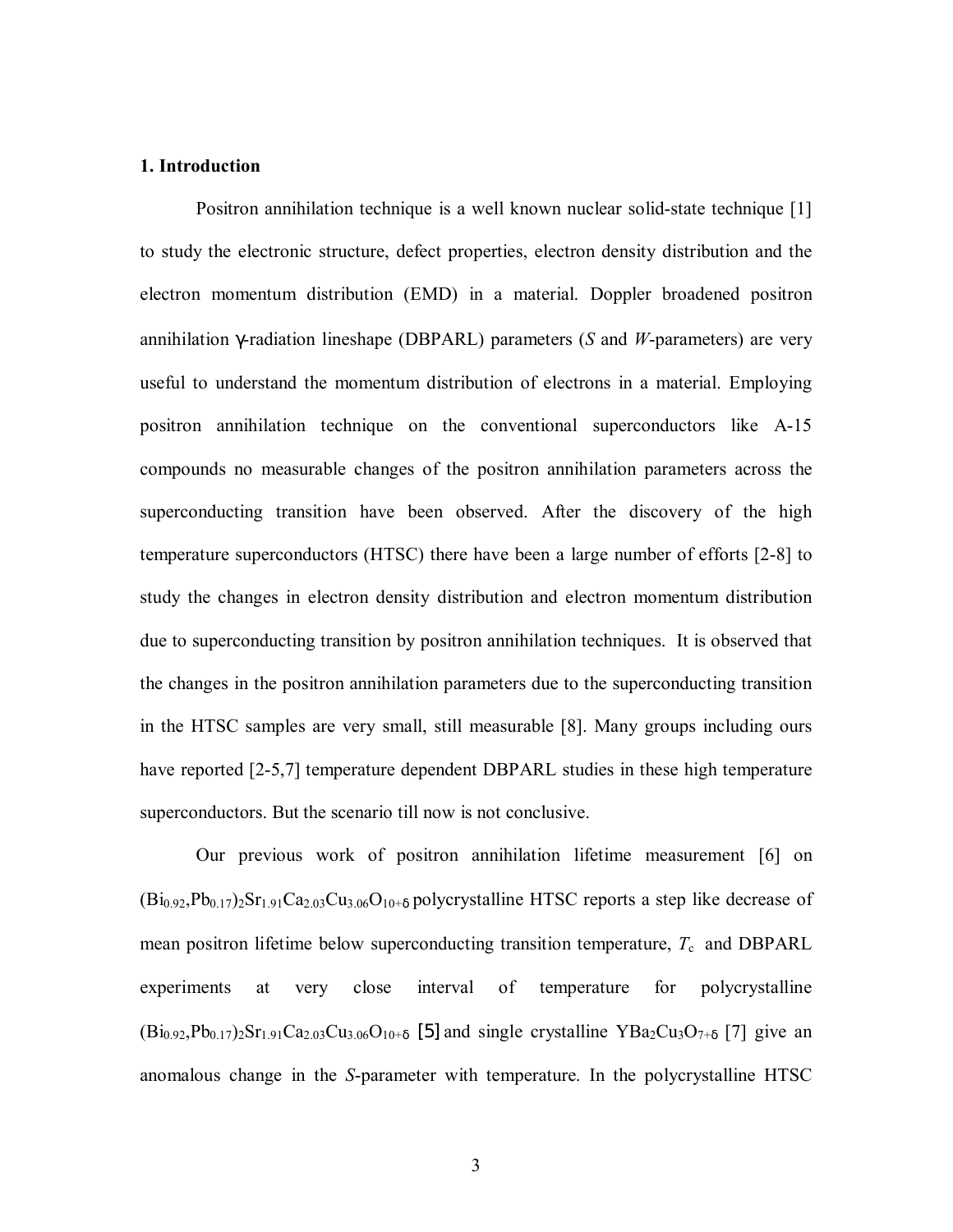sample presence of large number of defects as well as grain boundaries may affect the positron annihilation parameters. Considering these facts good quality single crystalline Bi-2212 HTSC has been chosen in the present experiment to explore more reliable results.

In the DBPARL technique positron from the radioactive  $(^{22}Na)$  source is thermalized inside the material under study and annihilate with an electron emitting two oppositely directed 511 keV γ-rays [1]. Depending upon the momentum of the electron (p) these 511 keV γ-rays are Doppler shifted by an amount ±∆*E* in the laboratory frame. Where

$$
\Delta E = p_{\rm L} c / 2
$$

 $p_L$  is the component of the electron momentum,  $p$ , along the detector direction. By using a high resolution HPGe detector one can measure the lineshape of these 511 keV γ-rays.

A widely discussed phenomenon regarding high  $T_c$  superconducting oxides is the anisotropy of its properties in different crystallographic direction [9]. The structure of the unit cell of such HTSC materials consists of a stack of conducting (Cu-O plane) and non conducting planes [9]. Crystallographic "c-axis" is the axis perpendicular to these planes. Among the HTSC compounds Bi-2212 is the most anisotropic in nature. Here an effort has been made to observe the manifestation of such anisotropy in the electron momentum distribution by using DBPARL technique.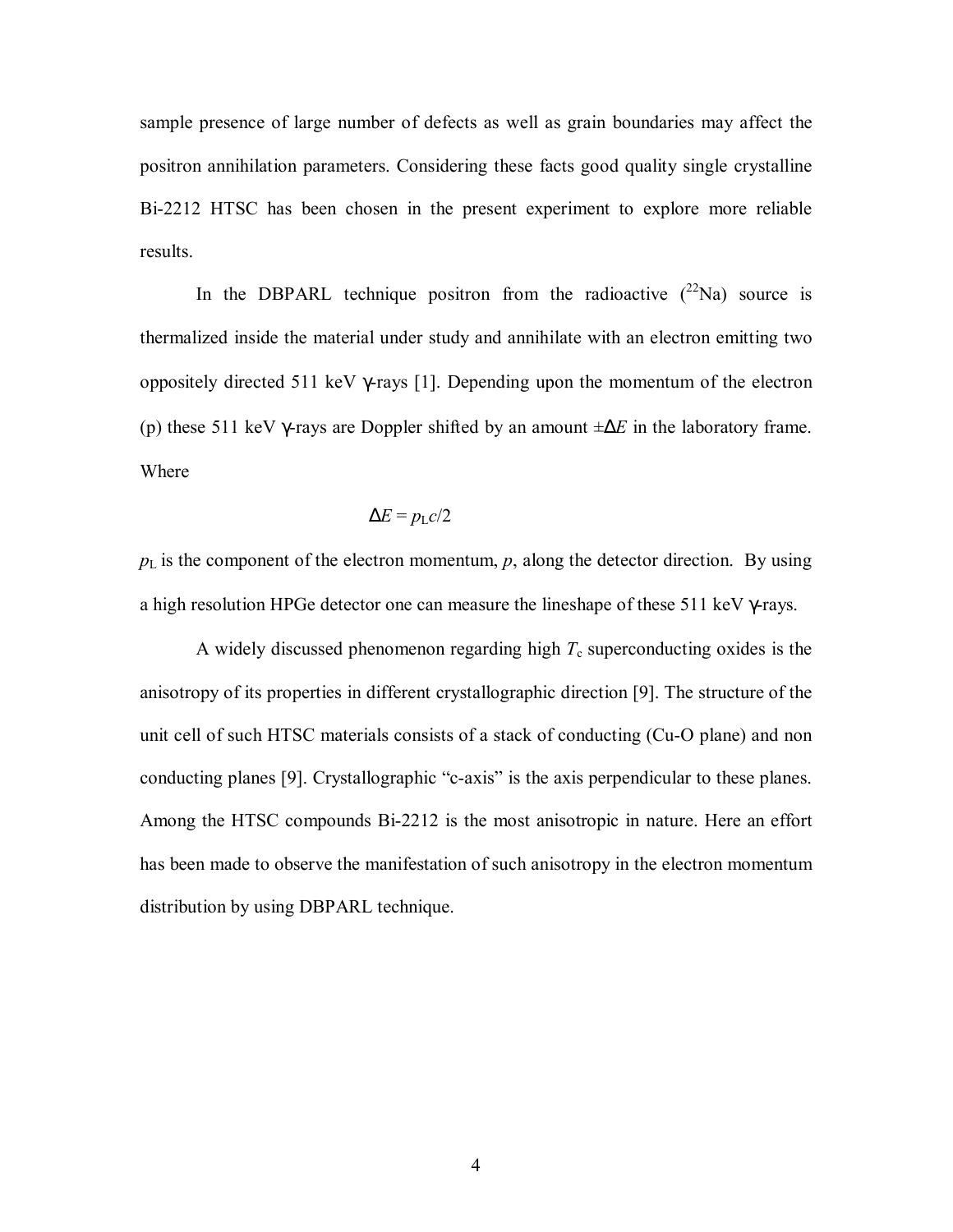#### **2. Experimental outline**

The  $Bi_2Sr_2CaCu_2O_{8+\delta}$  crystals were grown by the traveling-solvent floating-zone technique [10]. The high quality cleaved single crystals used in the present DBPARL experiment have the dimension of 3 mm  $\times$  5 mm  $\times$  0.15 mm with optically smooth surfaces. The superconducting transition temperature  $T_c$  of these samples is 91 K [11].

 Doppler broadened positron annihilation γ-radiation line-shape (DBPARL) has been measured by an HPGe detector of efficiency 13 %. It has a resolution of 1.10 keV for the 514-keV  $\gamma$ -ray line of <sup>85</sup>Sr with 6  $\mu$ s shaping time constant in the spectroscopy amplifier. The two detector coincidence technique [12] has been used to achieve the higher peak to background ratio in the measured *N*(*E*) vs. *E* spectrum under the 511 keV photo-peak. A  $2^{\prime\prime} \times 2^{\prime\prime}$  NaI(Tl) crystal coupled to a RCA 8850 photomultiplier tube has been placed at 180° with the HPGe detector for the purpose of coincidence measurement. The detection of the oppositely directed 511 keV γ-rays by the NaI detector reduces the background of the annihilation γ-ray spectrum recorded in the HPGe channel under the 511 keV photo-peak and adds to the precision in the direction of the measurement.

About 10  $\mu$ Ci of <sup>22</sup>NaCl has been deposited directly on the a-b surface of one of the single crystalline  $Bi_2Sr_2CaCu_2O_{8+\delta}$  HTSC sample and then cover it with another identical single crystalline  $Bi_2Sr_2CaCu_2O_{8+\delta}$  HTSC sample. Area of the deposited source on the surface of the crystal is  $\sim$  1 mm in diameter. Adoption of this procedure completely eliminates annihilation of positron in the source cover and its contribution to the DBPARL spectrum.

 Source-sample sandwich has been placed inside a vibration free helium cryogenerator (APD Cryogenics Inc., model number DMX-20) for maintaining the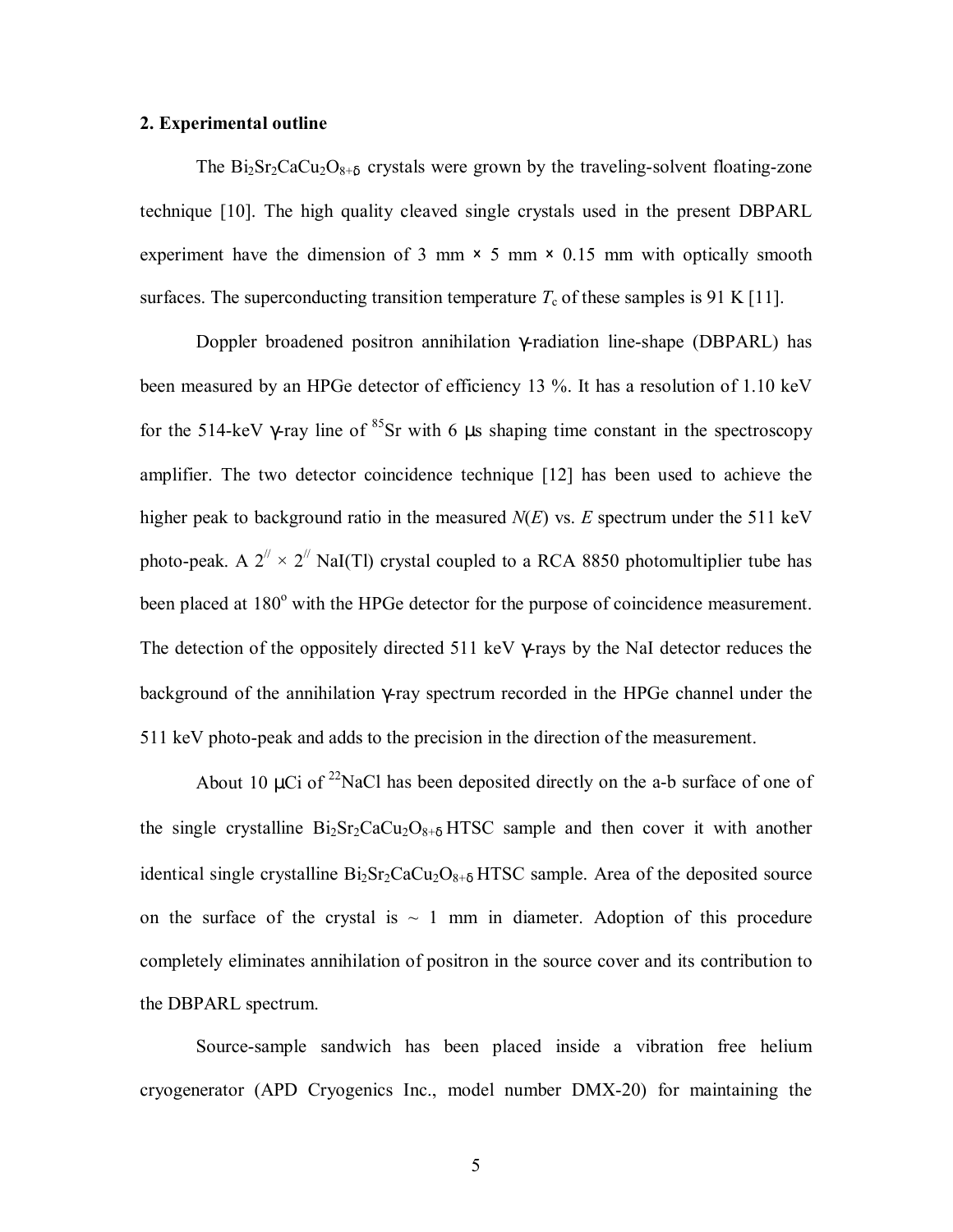sample at low temperatures in the range 300K to 30K. We choose a vibration free helium cryogenerator to reduce the possibility of the distortion of the DBPARL spectrum. The system temperature has been controlled by a temperature controller (Scientific Instruments Inc. 9620-1) with  $\pm 0.5$  K temperature stability. The silicon diode thermometer used in the experiment has been calibrated against a calibrated Pt-resistance thermometer.

For each temperature  $\sim 2 \times 10^6$  coincidence counts have been recorded under the photo peak of the 511 keV γ-ray at a rate of 110 counts per second. The energy per channel of the multichannel analyzer is kept at 79.6 eV. Background has been calculated from 607 keV to 615 keV energy range of the spectrum. The peak to background ratio is obtained as 14000:1. The system stability has been checked frequently during the progress of the experiment.

 The Doppler broadening of the positron annihilated 511 keV γ-ray spectrum has been analyzed by evaluating the so called lineshape parameters [1] (*S*-parameter and *W*parameter). The *S*-parameter is calculated as the ratio of the counts in the central area of the 511 keV photo peak ( | 511 keV -  $E_\gamma$  |  $\leq$  0.85 keV) and the total area of the photo peak ( | 511 keV -  $E_{\gamma}$  |  $\leq$  4.25 keV ). The *S*-parameter represents the fraction of positron annihilating with the lower momentum electrons with respect to the total electrons annihilated. The *W*-parameter represents the relative fraction of the counts in the wings region (1.6 keV  $\leq$   $|E_\gamma - 511$  keV|  $\leq$  4 keV) of the annihilation line with that under the whole photo peak ( | 511 keV -  $E_\gamma$  |  $\leq$  4.25 keV ). The *W*-parameter corresponds to the positrons annihilating with the higher momentum electrons. The statistical error is 0.2 % on the measured lineshape parameters.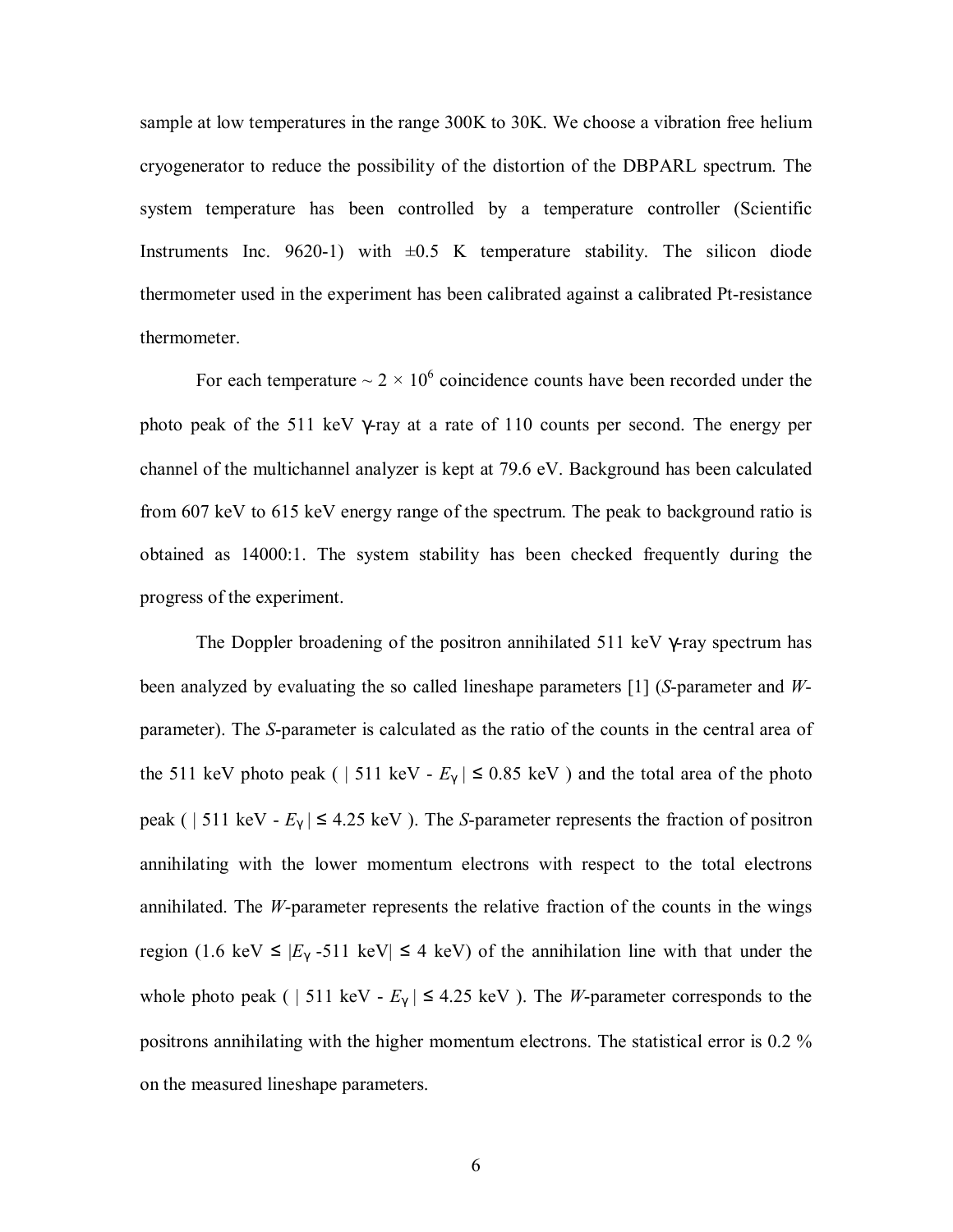To study the anisotropy of the EMD of the single crystalline Bi-2212 HTSC sample DBPARL experiments have been carried out in two different crystallographic orientations. The first orientation is such that the crystallographic c-axis of the "ordered" single crystal" makes an angle  $0^{\circ}$  (position A) with the joining axis of the HPGe and NaI(Tl) detectors. In this orientation one can probe the c-axial component of the electron momentum as  $p_L$  is directed along the c-axis of the single crystal. In the other orientation the angle is  $90^\circ$  (position B) to probe the component of the electron momentum along the a-b plane of the single crystal.

#### **3. Results and discussion**

 The distribution of positrons in these layered-structured HTSC oxides is not uniform. The annihilation characteristics of the positrons from such a structurally complex material bear the information related to the region where positron density distribution is maximum. The positron density distribution calculations for  $Bi<sub>2</sub>Sr<sub>2</sub>CaCu<sub>2</sub>O<sub>8+δ</sub> HTSC by Sundar et al., [4] show that the positron density is maximum$ in the Bi-O planes. It is attributed that a fraction of positrons are mainly annihilating at the oxygen site [6] of the Bi-O plane. These annihilating 511 keV γ-rays are less Doppler broadened and contribute to the central part of the Doppler broadened 511 keV γ-ray spectrum. Thus the variation of *S*-parameter with temperature may be correlated with the variation of the momentum of electron at the oxygen site of Bi-O plane.

Fig. 1 shows the variation of *S*-parameter with sample temperature for the two different orientations of the single crystalline Bi-2212. As mentioned earlier *S*-parameter reflects the contribution of low momentum electrons in the Doppler broadened 511 keV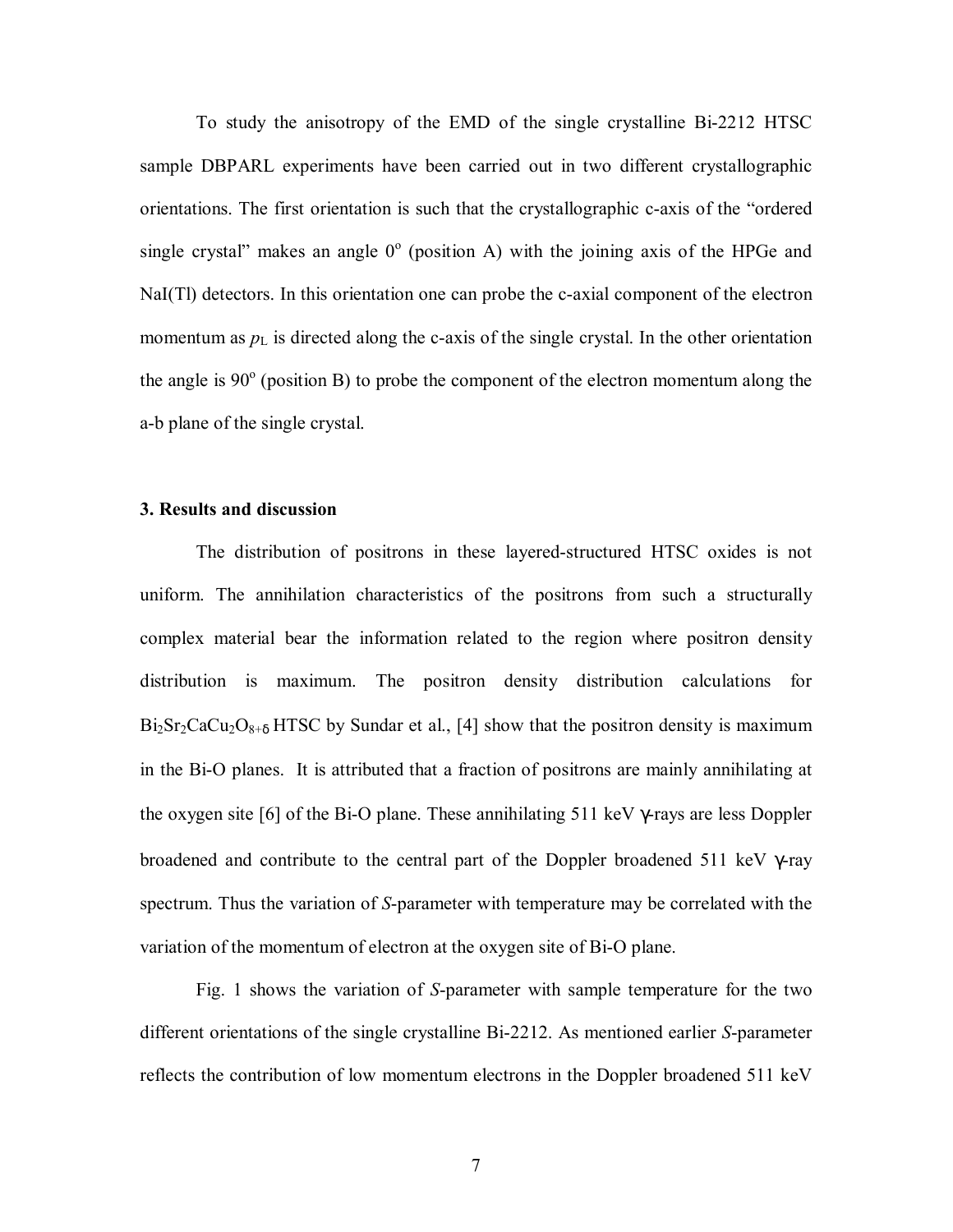spectrum whereas the *W*-parameter is associated with the higher momentum electrons. A change in the *S*-parameter is associated with the redistribution of electron momentum inside the material. In the present experiment we observe an increase of *S*-parameter in the temperature region from 92 K to 116K. The observed step like increase of *S*parameter at 116 K has a magnitude of  $\sim$  0.8 %, which is in agreement with the earlier results [6,8]. Just at the superconducting transition temperature,  $T_c$  (91 K) *S*-parameter suddenly comes back nearly to its original value. The typical feature of *S* vs. *T* variation is similar in the two different orientations of the crystal (position A and position B) indicating a common mechanism involved with the superconductivity in all directions. The *S*/*W*-parameter represents the fraction of lower momentum electron over their higher momentum counterparts. The same behaviour of *S*/*W*-parameter and *S*-parameter with temperature is visible from figs. 1 & 2. It represents that transfer of electrons [3,13,14] between higher and lower momentum states is associated in the process of superconducting transition which starts far above  $T_c$ .

 The increase of the *S*-parameter suggests either the positrons are less annihilating with the core electrons or an increase of the number of lower momentum electrons at the positron annihilation site. This step-like increase of *S*-parameter above  $T_c$  and its coming back to the original value at  $T_c$  may be linked with the possibility of the local structural changes [15] which in a way favour the "charge transfer model" valid for these cuprate superconductor [16]. According to the charge transfer model due to the onset of superconductivity charge has been transferred from the Bi-O plane to Cu-O plane (superconducting plane). This could be possible by considering a structural change which helps to increase the coupling of the p-type state in the Bi-O band in such a way that the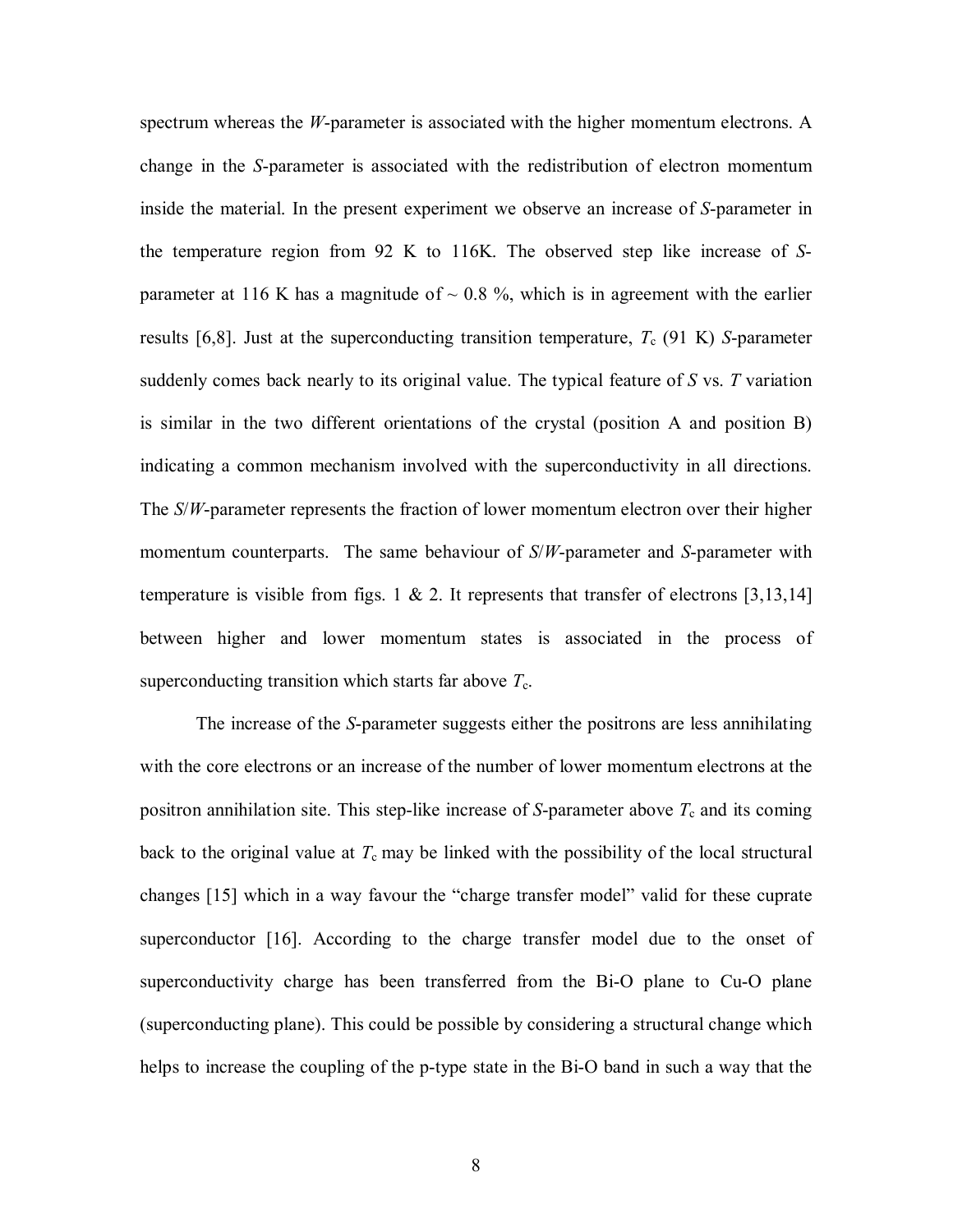number of the d-type electrons in Cu-O band decreases. In this way the effective hole density in the Cu-O layer and the electron density at the Bi-O layer (positron annihilation site) increases. In our earlier experiments of temperature dependent positron lifetime studies on Bi-based polycrystalline HTSC [6] a step-like decrease of mean positron lifetime around the superconducting transition region has been observed, which supports the charge transfer model. The increased number of electrons in the Bi-O band increases the probability of positrons to be annihilated with lower momentum electrons of the oxygen site and therefore increases the value of *S*-parameter. Thus the structural changes favour electron momentum redistribution at and around the superconducting transition region.

 The most important result is the difference of *S*-parameter value for the two different orientations of the sample (Fig. 1.). The value of *S*-parameter in the entire temperature range (30K to 300K) is higher for position A than position B. The difference between the magnitudes of the *S*-parameter in these two orientations (∆*S* = *S* at position A ñ *S* at position B) is a measure of the anisotropy of the EMD. Fig. 1 shows that ∆*S* is almost constant with temperature. Such type of temperature independent anisotropy in the EMD has been observed by probing high  $T_c$  superconductors by 2D-ACAR [17] and Compton scattering experiment [18]. The authors of Ref. 18 have observed a significant amount  $(\sim 1 \%)$  of anisotropy in the EMD in the Bi-2212 superconductor. Presently observed anisotropy in the EMD by DBPARL technique is more than 2 % which is twice as observed by the Compton scattering technique. Our results indicate an increased value of electron momentum at the Bi-O plane along the c-axis than a-b plane of the Bi-2212 crystal.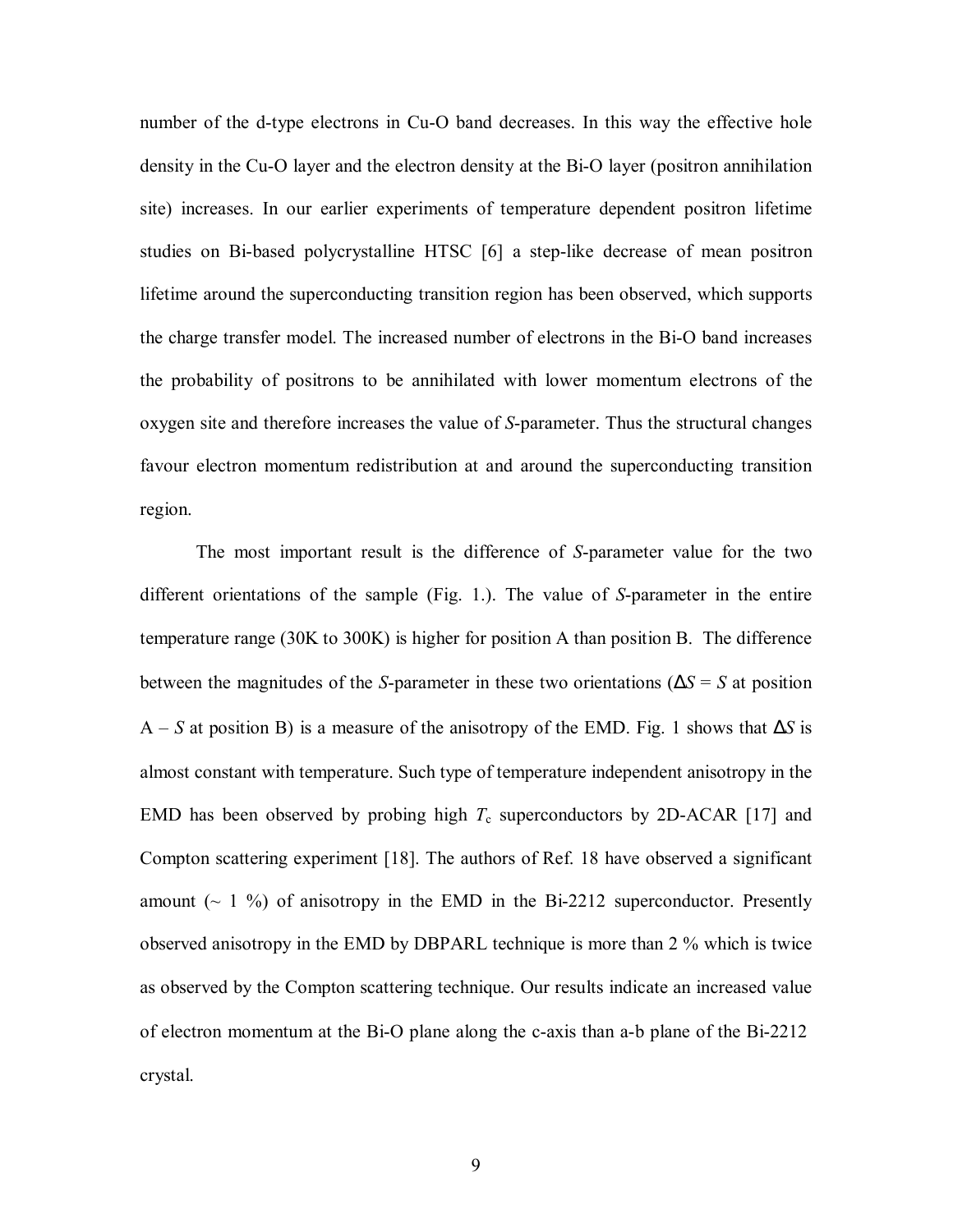## **4. Conclusion**

*S*-parameter vs. temperature graph of the single crystalline  $Bi_2Sr_2CaCu_2O_{8+\delta}$  high *T*c superconducting sample shows a step like increase in the value of the *S*-parameter (0.8 %) at the temperature region of 116 K (far above  $T_c$ ) to 92 K. Anisotropy in electron momentum distribution between the a-b plane and the c-axis has successfully been probed. This anisotropy has been found to be temperature independent.

### **Acknowledgement**

 One of the authors (S.C) gratefully acknowledges the CSIR, New Delhi for providing financial assistance.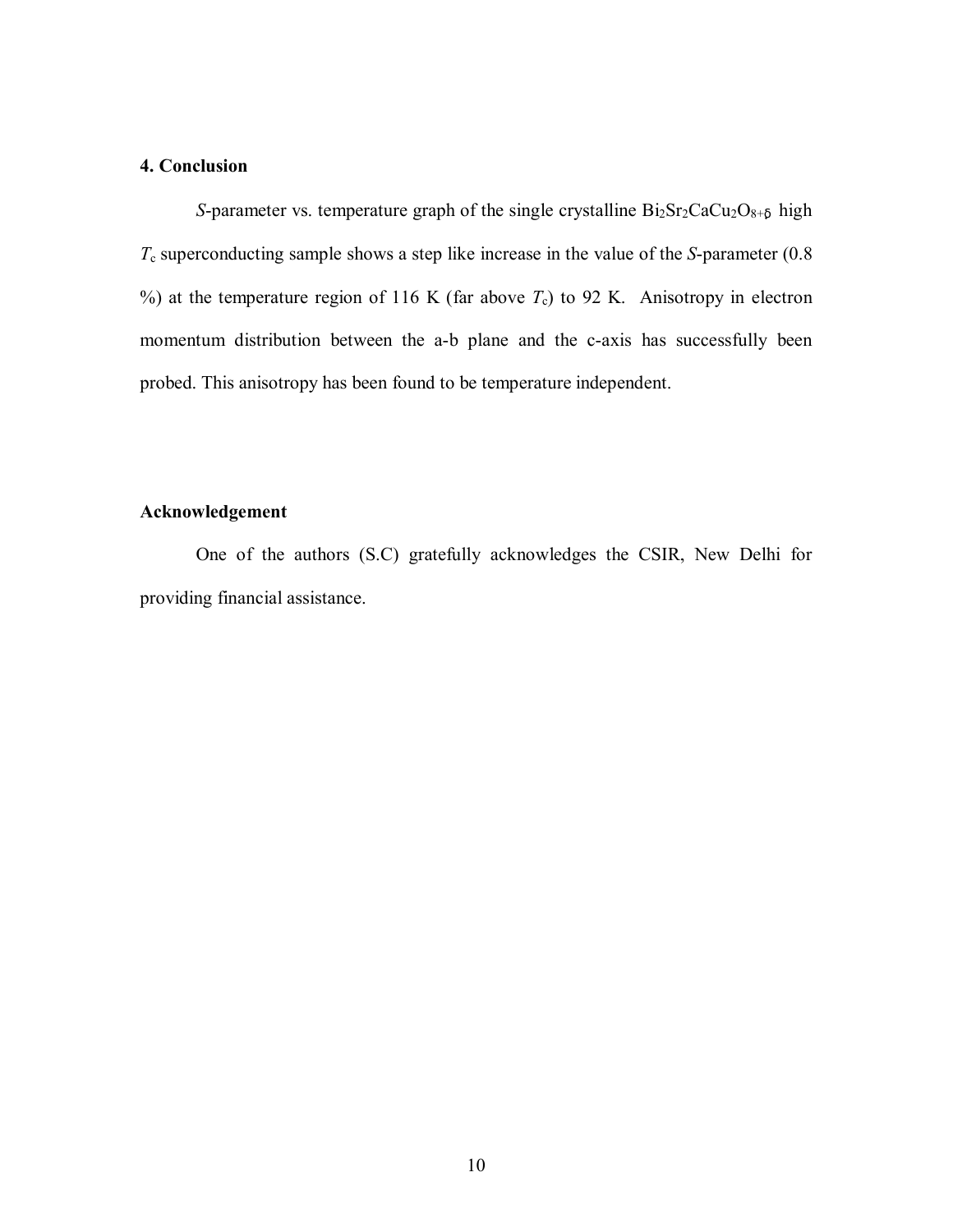#### **References**

- 1. P. Hautojarvi, C. Corbel, in: A. Dupasquier, A. P. Mills Jr. (Eds.), Positron Spectroscopy of Solids, IOS Press, Ohmsha, Amsterdam, 1995, p. 491; R. Krause-Rehberg, H. S. Leipner, Positron Annihilation in Semiconductors, Springer Series in Solid State Sciences, vol. 127, Springer Verlag, Berlin, 1999, p. 21.
- 2. Shoji Ishibashi, Akira Yamaguchi, Yasuyuki Suzuki, Masao Doyama, Hiroaki Kumakura, Kazumasa Togano, Jpn. J. Appl. Phys. 26 (1987) L688.
- 3. Y. C. Jean, S. J. Wang, H. Nakanishi, W. N. Hardy, M. Y. Hayden, R. F. Kiefl, R. L. Meng, P. H. Hor, Z. J. Huang, C. W. Chu, Phys. Rev. B 36 (1987) 3994; Y. C. Jean, C. S. Sundar, A. Bharathi, J. Kyle, H. Nakanishi, P. K. Tseng, P. H. Hor, R. L. Meng, Z. J. Huang, C. W. Chu, Z. Z. Wang, P. E. A. Turchi, R. H. Howell, A. L. Wachs, M. J. Fluss, Phys. Rev. Lett. 64 (1990) 1593.
- 4. C. S. Sundar, A. Bharathi, W. Y. Ching, Y. C. Jean, P. H. Hor, R. L. Meng, Z. J. Huang, C. W. Chu, Phys. Rev. B 43 (1991) 13019.
- 5. Udayan De, P. M. G. Nambissan, D. Sanyal, D. Banerjee, Phys. Lett. A 222 (1996) 119.
- 6. D. Sanyal, D. Banerjee, Udayan De, Phys. Rev. B 58 (1998) 15226; and references therein.
- 7. Udayan De, D. Sanyal, S. Chaudhuri, P. M. G. Nambissan, Th. Wolf, H. Wuhl, Phys. Rev. B 62 (2000) 14519.
- 8. Udayan De, D. Sanyal, in: A. V. Narlikar (Ed.), Studies of High Temperature Superconductors using Nuclear Techniques, Nova Science Publishers Inc., New York, 1999.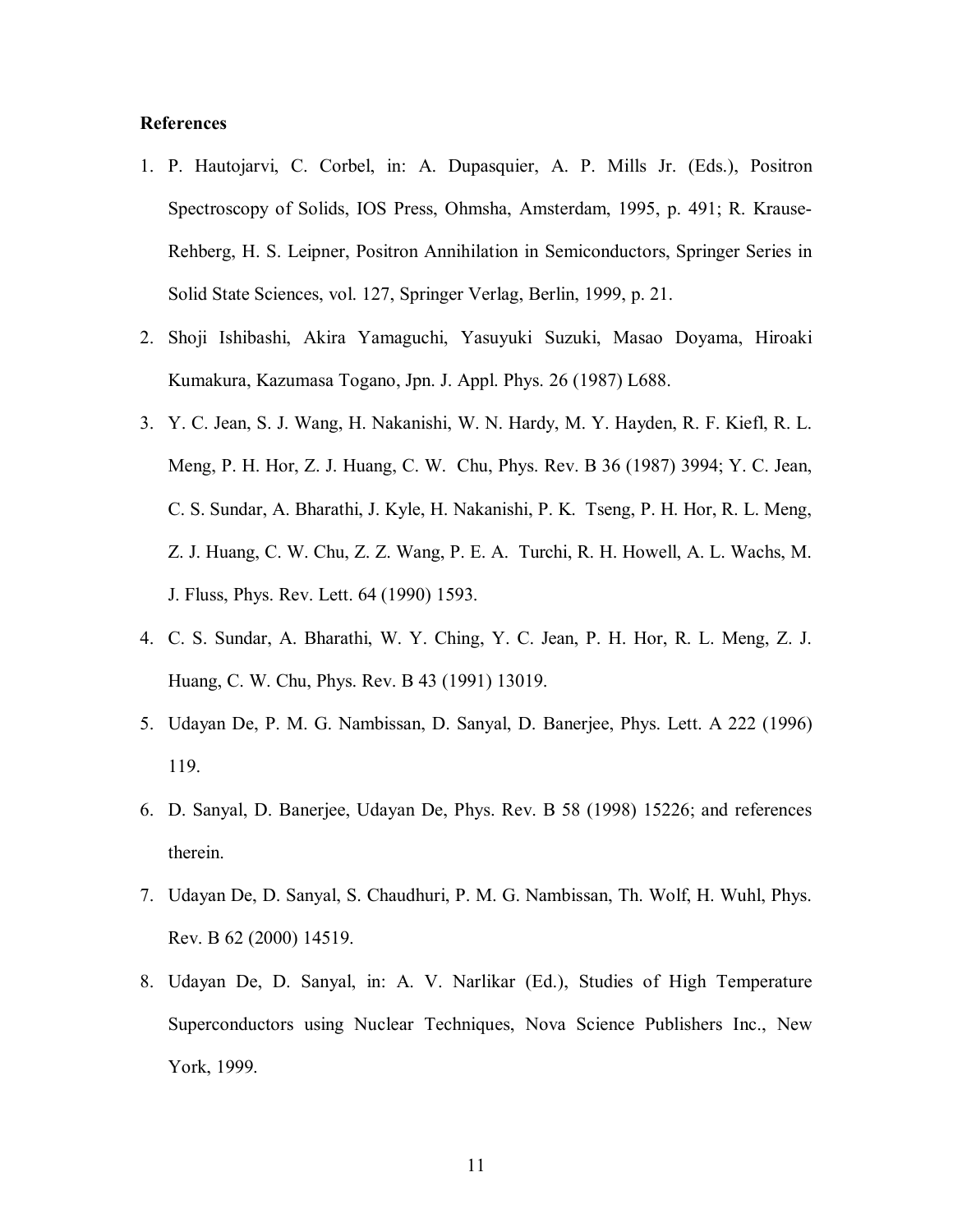- 9. N. M. Plakida, High-Temperature Superconductivity, Springer Verlag, Berlin, 1995.
- 10. G. D. Gu, K. Takamuka, N. Koshizuka, S. Tanaka, J. Cryst. Growth 130 (1993) 325.
- 11. A.K. Pradhan, G.D. Gu, K. Nakao, N. Koshizuka, D. Kanjilal, Phys. Rev. B 61 (2000) 14374.
- 12. K. G. Lynn, A. N. Goland, Solid State Commun. 18 (1976) 1549.
- 13. S.G. Usmar, P. Sferlazzo, K.G. Lynn, A.R. Moodenbaugh, Phys. Rev B 36 (1987) 8854.
- 14. R.S. Brusa, R. Grisenti, S. Liu, S. Oss, O. Pilla, A. Zecca, A. Dupasquier, F.A. Matacotta, Physica C 156 (1988) 65.
- 15. P. M. Horn, D. T. Keane, G. A. Held, J. L. Jordan-Sweet, D. L. Kaiser, F. Holtzberg, T. M. Rise, Phys. Rev. Lett. 59 (1987) 2772.
- 16. Z. Tang, S. J. Wang, X. H. Gao, G. C. Ce, Z. X. Zhao, Phys. Lett. A 178 (1993) 320.
- 17. L. P. Chan, D. R. Harshman, K. G. Lynn, S. Massidda, D. B. Mitzi, Phys. Rev. Lett. 67 (1991) 1350.
- 18. S. Manninen, K. Hamalainen, M. A. G. Dixon, M. J. Cooper, D. A. Cardwell, T. Buslaps, Physica C 314 (1999) 19.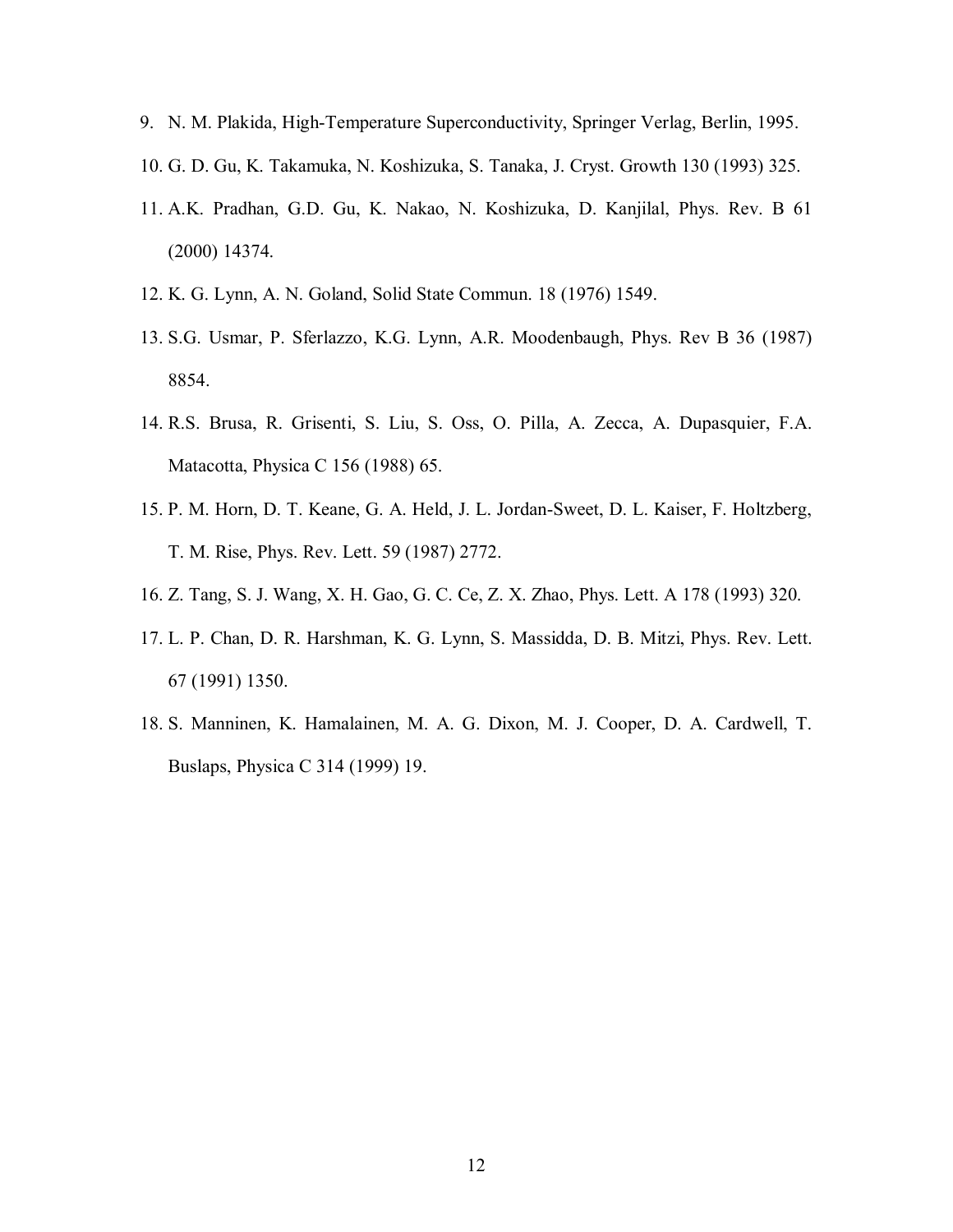

Fig. 1. Variation of *S*-parameter as a function of sample temperature for the two different orientations of the single crystalline Bi-2212 HTSC. For "Position A" crystallographic caxis of the "ordered single crystal" makes an angle  $0^{\circ}$  with the joining axis of the HPGe and NaI(Tl) detectors. For "position B" the angle is  $90^\circ$ .